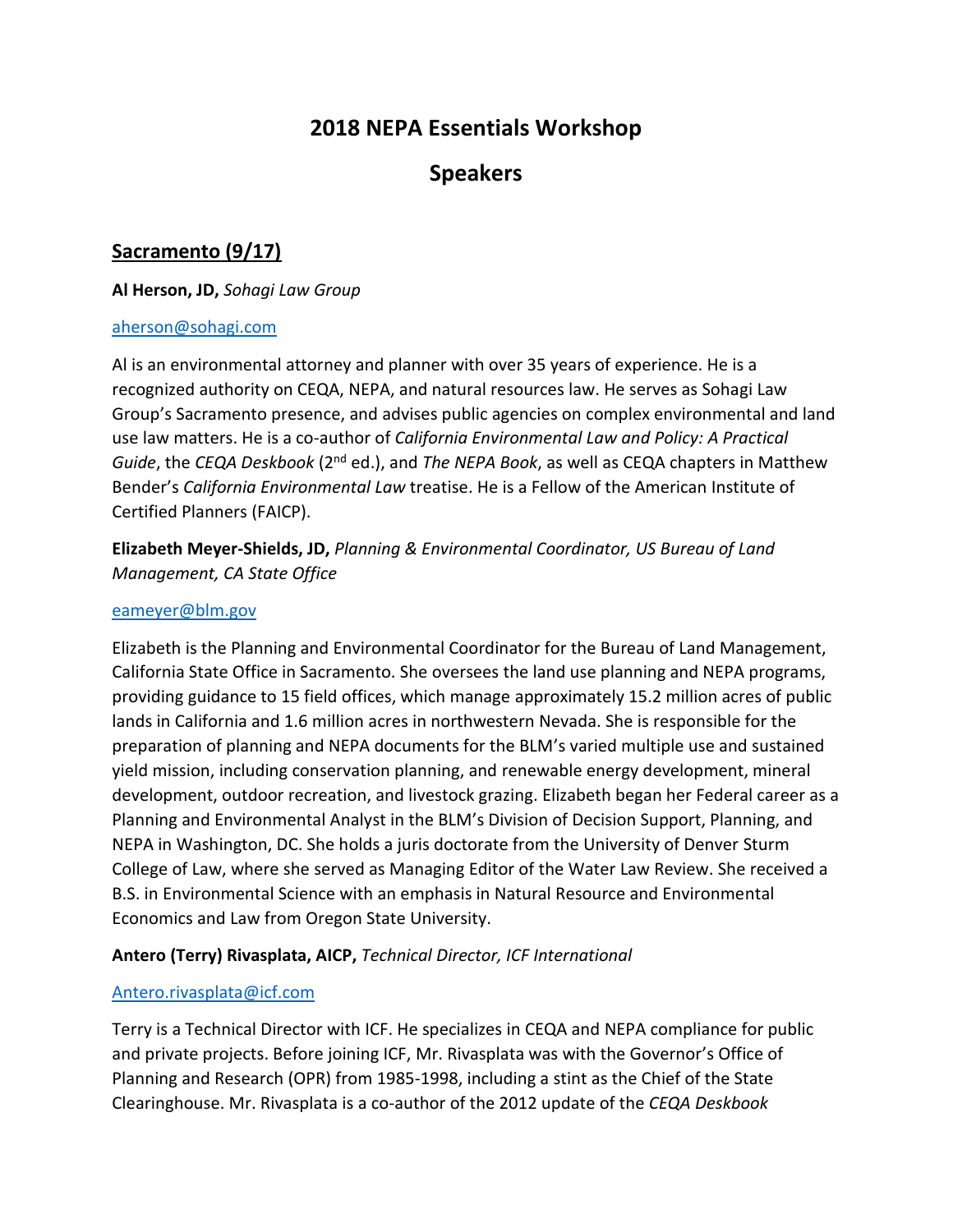published by Solano Press and editor of AEP's *Environmental Assessor* quarterly. While at OPR, he was involved in drafting the 1998, 1997, and 1994 revisions to the CEQA Guidelines.

# **San Francisco (9/18)**

**Connell Dunning,** *Transportation Team Supervisor – Environmental Review Section, U.S. Environmental Protection Agency*

#### [Dunning.connell@epa.gov](mailto:Dunning.connell@epa.gov)

Connell Dunning is the Transportation Team Supervisor in the Environmental Review Section of the Region 9 Environmental Protection Agency Office in San Francisco. For the past 15 years at U.S. EPA, Connell has been working with state and federal agencies to help facilitate better environmental outcomes associated with major transportation projects in California, Arizona, and Nevada through the NEPA process. Her experiences have included working with the California High Speed Rail project and highways in California, as well as with highway, aviation, port and transit projects throughout the region. Prior to joining the EPA, Connell worked at the Bureau of Land Management and U.S. Forest Service as a Community Planner. Connell has a Bachelor of Science degree in Zoology from the University of Texas at Austin, and a Master of Science degree in Entomology from the University of California, Riverside.

#### **Cynthia Jo Fowler,** *Regional NEPA Technical Specialist, U.S. Army Corps of Engineers*

#### [Cyntha.j.fowler@usace.army.mil](mailto:Cyntha.j.fowler@usace.army.mil)

Cynthia Jo Fowler is the Regional NEPA Technical Specialist for the U.S. Army Corps of Engineers (USACE), South Pacific Division. The USACE's South Pacific Division manages waters of the United States in California, Nevada, Utah, Arizona, New Mexico, and parts of Oregon, Utah, and Colorado. Cynthia has 15 years of experience preparing and managing NEPA and other environmental compliance documents (e.g., Endangered Species Act, Coastal Zone Management Act, Clean Water Act), primarily focusing on civil works projects in the San Francisco District. Cynthia has participated in the Shipley Group and Utah State University NEPA certificate program and is completing her Masters of Science at University of California, Davis in Fish Physiology and Behavior.

### **Michael D. Smith, PhD,** *Principal, ENERCON*

#### [mdsmith@enercon.com](mailto:mdsmith@enercon.com)

Michael is a Principal with ENERCON in Oakland, an architectural engineering, environmental, technical and management services firm providing a broad range of professional services to private, public and government sector clients throughout the U.S. and internationally. His current work focuses on providing project and program management, technical analysis and review, policy development and review, and training and education focused on NEPA and CEQA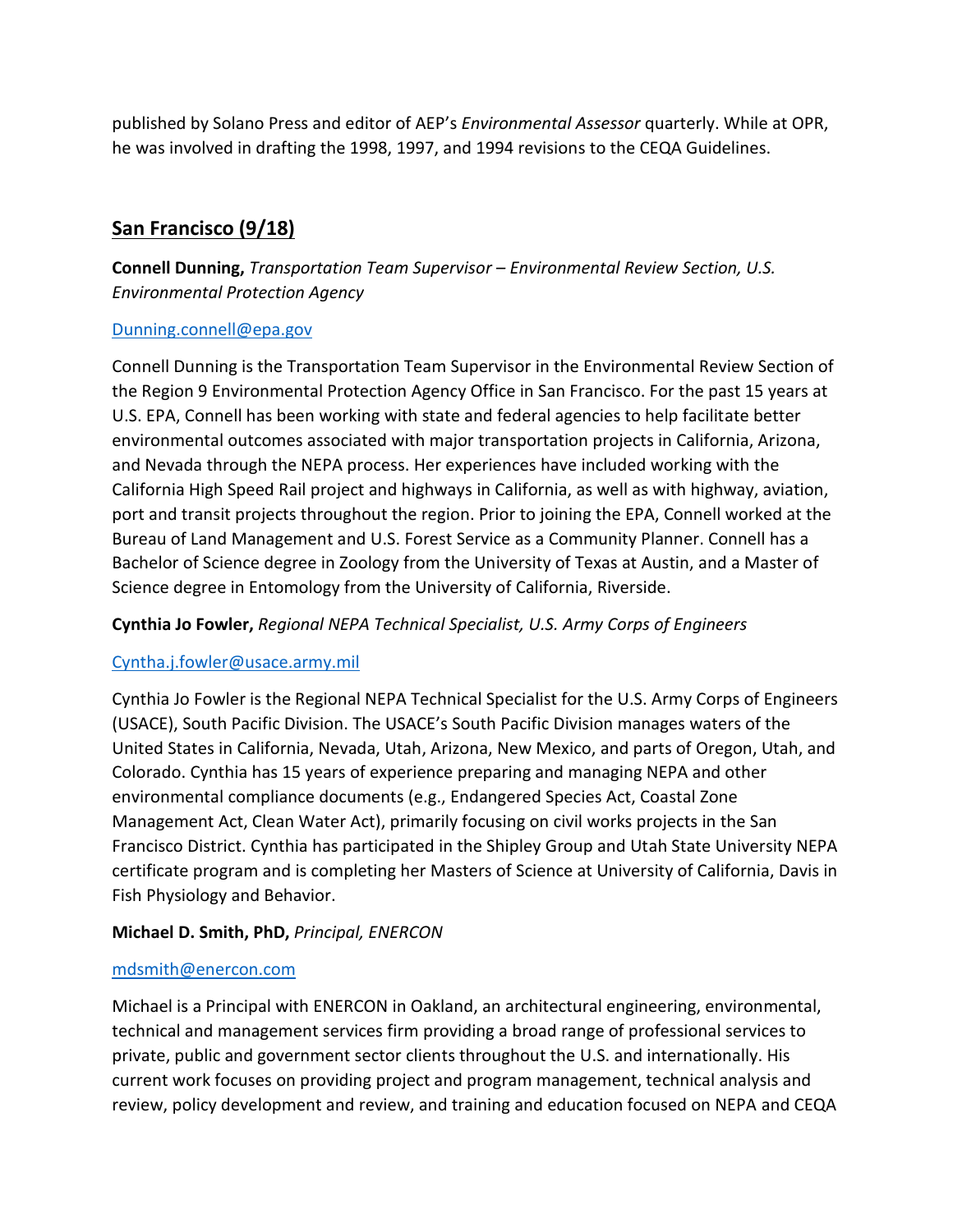compliance for some of the nation's and California's most complex and controversial projects relating to energy development, transportation infrastructure projects, approvals of genetically engineered plants, commercial space transportation operations, and rulemakings for national motor vehicle fuel economy standards. He frequently provides training and strategic advice for NEPA and related environmental compliance requirements as an adjunct faculty member at numerous educational institutions, including the UC Davis Extension Land Use and Natural Resources Program, the UCLA Extension Sustainability Program, and the NEPA Certificate Program at the Quinney College of Natural Resources at Utah State University. He has served as a Science & Technology Policy Fellow with the American Association for the Advancement of Science (AAAS) at the EPA headquarters Office of Water and Office of Federal Activities in Washington, DC. He has also held positions with the U.S. Dept. of the Interior – National Park Service in Biscayne, Glacier and Yosemite National Parks. He holds a PhD in Environmental and Natural Resources Sociology from Utah State University, a MA in Geography and Resources from the University of Wyoming, and a BA in Environmental Studies from UC Santa Cruz.

#### **Tyler Welti,** *Counsel, Venable LLP*

#### [tgwelti@venable.com](mailto:tgwelti@venable.com)

Tyler Welti is an attorney in Venable LLP'S San Francisco office, where he represents clients in a wide range of federal and state environmental, natural resources, land use, and other litigation matters, including government enforcement actions, citizen suits, CEQA petitions, and Administrative Procedure Act challenges and appeals. He has particular expertise in counseling on and defending project developments involving a federal or state nexus, including transportation, renewable and conventional energy, timber, mining, water, and other infrastructure projects. Tyler has litigated many NEPA cases on behalf of both public- and private-sector clients, for both plaintiffs and defendants. He formerly served as a trial attorney for the U.S. Dept. of Justice Environment & Natural Resources Division's Natural Resource Section, which is responsible for defending NEPA challenges against the federal government. He also served as a judicial law clerk for the U.S. Court of Appeals for the Ninth Circuit.

## **Los Angeles (9/20)**

#### **Marie Campbell,** *President, Sapphos Environmental, Inc.*

#### [mcampbell@sapphosenvironmental.com](mailto:mcampbell@sapphosenvironmental.com)

Marie is principal and owner of Sapphos Environmental, Inc. She is an environmental compliance specialist with more than 35 years of experience in managing public- and privatesector projects that require strategic planning, environmental compliance documentation, and resource management. She is recognized by the Los Angeles Bar Association as an expert on the National Environmental Policy Act (NEPA) and the California Environmental Quality Act (CEQA).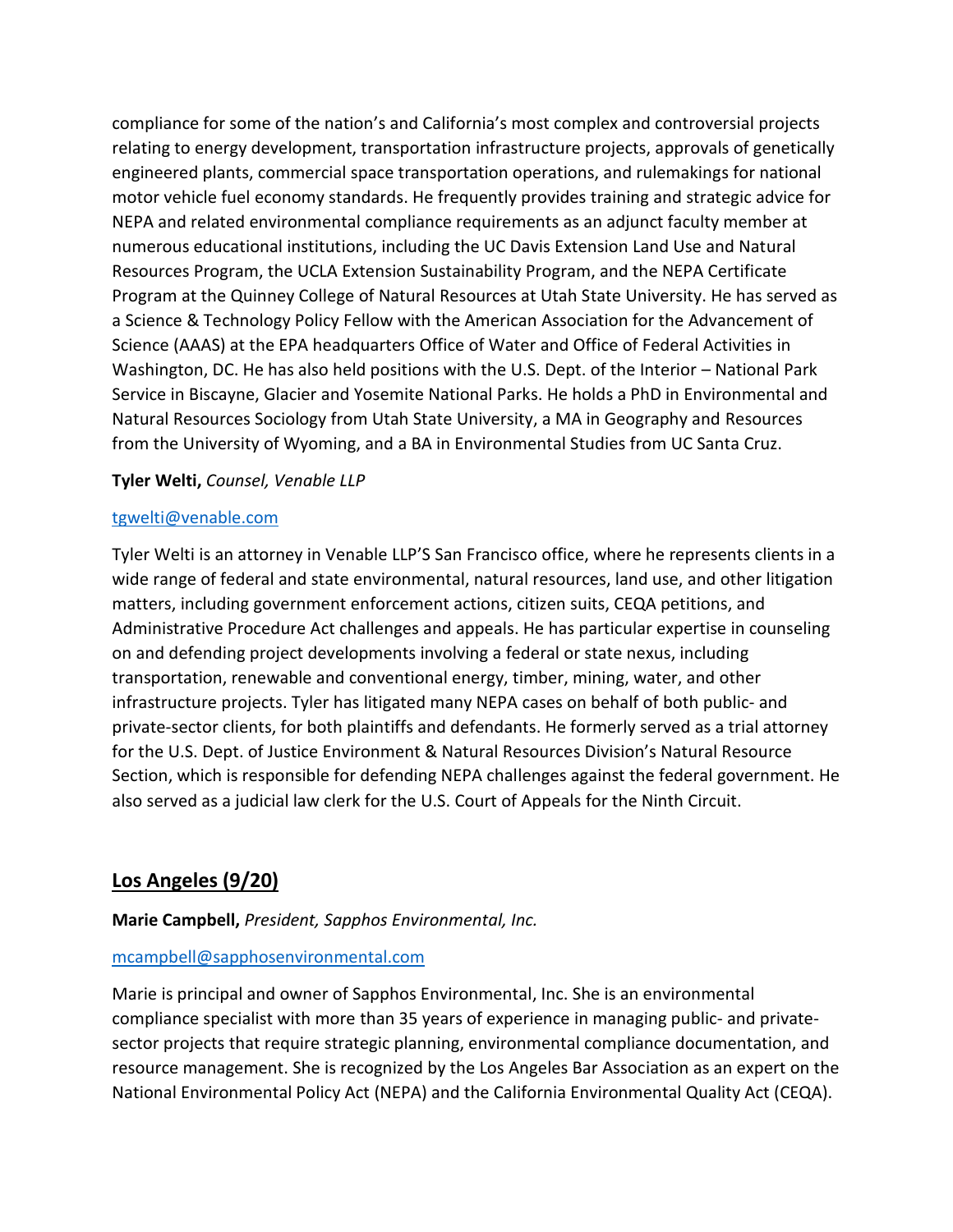She has extensive experience with environmental compliance documentation for capital improvement projects for transportation, energy, recreation, healthcare, and water. She has served as a strategic environmental advisor on complex joint environmental impact statements and environmental impact reports for projects such as multiple conventional and renewable energy projects, the Los Angeles International Airport Master Plan and subsequent improvements, China Shipping Yard, and the Los Angeles County Drainage Area. She served as the project manager for the Martin Luther King, Jr. Medical Campus and Long Beach Memorial Master Plan. She has overseen the entitlement and environmental analysis and permitting for over 3,000 megawatts of renewable and conventional energy projects and transmission facilities in the western U.S. Marie is a 30-year member of NAEP and the California AEP. She currently serves as President of NAEP and Director-at-Large for California AEP.

## **San Diego (9/21)**

#### **Kelly Finn,** *Community Plans & Liaison Officer, U.S. Navy*

#### [Kelly.l.finn@navy.mil](mailto:Kelly.l.finn@navy.mil)

Kelly supports the Navy Region's Encroachment Program Office in San Diego and is the Community Planning Liaison Officer (CPLO) assigned to the Naval Weapons Station Seal Beach. She is currently responsible for outreach and engagement with federal, state and local governments, private land owners, community representatives and other stakeholders to collaboratively resolve potential land use conflicts and ensure compatible land uses that protect both military operations, as well as enhance the goals of local jurisdictions, surrounding communities, and other stakeholders. Kelly has over 16 years of experience preparing and managing environmental documents in the transportation and military sectors, and has worked on many complex and high-profile projects. She began her federal career in 2010 as a Senior NEPA Planner with Naval Facilities Engineering Command Southwest, responsible for the preparation of NEPA documents for both the Navy and Marine Corps, before moving into her current position as CPLO in 2015. Prior to working for the Navy, she was a Senior Environmental Planner with Caltrans District 11 where she worked for close to 10 years. Kelly holds a M.S. in Natural Resources Conservation from the University of Massachusetts Amherst, and a B.A. in both Biology and Environmental Studies from the University of California, Santa Cruz.

**Corinne Lytle Bonine,** *Senior Project Manager & Managing Environmental Planner, Chambers Group*

#### [Clytle-bonine@chambersgroupinc.com](mailto:Clytle-bonine@chambersgroupinc.com)

Corinne is the Managing Environmental Planner and a Senior Project Manager at Chambers Group with over 10 years of experience. She has extensive experience managing large- and small-scale NEPA and CEQA projects and has served as an expert witness on dozens of projects. As part of her environmental and regulatory compliance experience, Ms. Lytle Bonine has managed projects through a range of complex federal state and local permitting processes